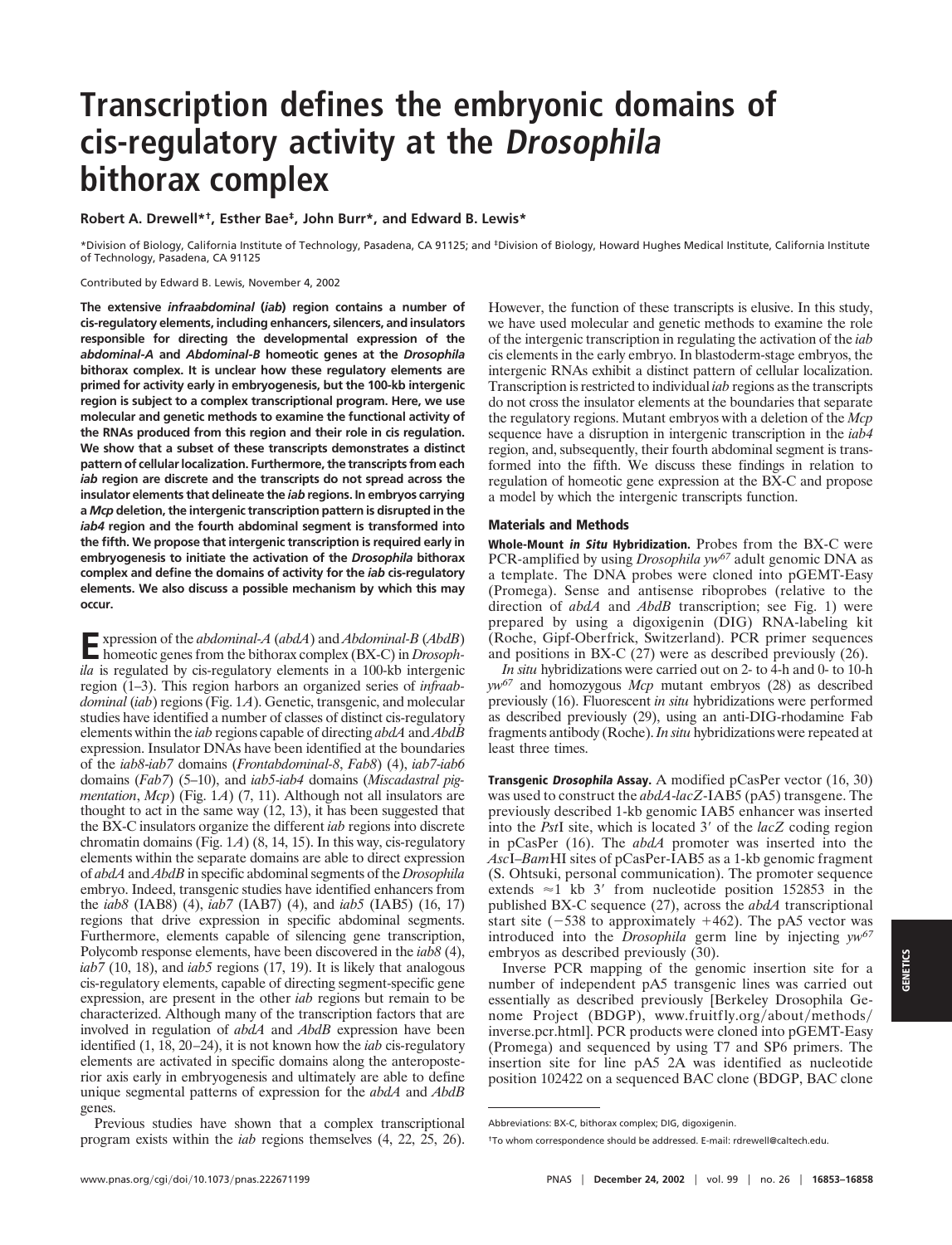BACR10M11, EM:AC092216) in the first intron of the *Kisir* transcriptional unit, located on chromosome 2L. The *Kisir* predicted transcriptional start is at  $101910$  (512 bp 5' of the transgene insertion site), and the transcriptional start site of the neighboring  $ade2$  gene is at  $104463$  ( $2,041$  bp  $3'$  of the insertion site) (see Fig. 2*A*).

Probes from the chromosomal regions adjacent to the insertion locus were PCR-amplified by using *Drosophila yw<sup>67</sup>* adult genomic DNA as a template. The DNA probes were cloned into pGEMT-Easy (Promega). Sense and antisense riboprobes (relative to the direction of *Kisir* and *ade2* transcription; see Fig. 2*A*) were prepared by using a DIG RNA-labeling kit (Roche). PCR primer sequences and positions on the BAC clone described above were as follows: KUp s, 5-GAA GAG CAG GTT GCC TTT CAG C-3 (101330); KUp as, 5-GGT GTC GTA GAA CTT GTA GCC C-3 (101833); K s, 5-ATA CCC GAG TCA CGC TAT GC-3' (102014); K as, 5'-GAG AAA ATG AAA GTG CCG CAG G-3 (102419); K2 s, 5-ATG AAA ATC TGG ACA TCG GAG C-3' (102717); K2 as, 5'-TTC CTT CCA GTT CAG CCA TTC G-3' (103628); ADE2 s, 5'-ATC TGG AAC AGC CGT TGA ATG C-3' (106825); and ADE2 as, 5'-TCT TGT AGA GCA CAC GGA GTG G-3' (108072).

Embryos were collected, fixed, and hybridized with these DIG-labeled RNA probes and with a *lacZ* antisense RNA probe as described previously (16).

**RNA Isolation and RT-PCR.** Total RNA was isolated from 0- to 4-h *yw<sup>67</sup>* wild-type and homozygous *Mcp* mutant (28) *Drosophila* embryos by using Trizol (Life Technologies) according to the manufacturer's instructions. RT-PCR was performed with the Qiagen One-Step RT-PCR kit, using primers described above, and the PCR products were electrophoresed on 1% agarose gels.

## **Results**

**Cellular Localization of Transcripts from the BX-C.** Comparison of the cellular distribution of the sense and antisense transcripts from the *iab* regions at the BX-C revealed a significant difference between the two. The early antisense transcripts from *iab4* and *iab6* are distributed uniformly throughout the cytoplasm of the cells in which they are expressed, as shown for*iab6as*(Fig. 1 *B* and *C*). In contrast, all of the *iab* sense transcripts appear as discrete foci within each cell. This localization is particularly clear when the *in situ* hybridization signal is photographed at the surface of the blastoderm embryo, as shown for *iab8s* (Fig. 1 *D* and *E*). The nuclear foci appear in duplicate within single cells, presumably because transcripts are originating from both of the diploid chromosomes. We also examined localization of the transcripts by confocal microscopy using fluorescent *in situ* hybridization. At stage 9 of development, *AbdB* is expressed predominantly in abdominal segments 7, 8, and 9 (Fig. 1*F*). At higher magnification, the *AbdB* mRNA appears to be widely distributed in the cytoplasm of cells in which it is expressed (Fig. 1*G*). In contrast, the *iab8* sense transcript is visualized as discrete foci that appear to be restricted to a predominantly perinuclear location (Fig. 1*I*). Earlier studies also noted this nuclear localization of the transcripts within the cell (25). It is conceivable that these different cellular localization patterns are indicative of different functional roles for the sense and antisense orientation transcripts.

**IAB5 Enhancer Selectively Activates a Hox Gene Promoter.** It is a formal possibility that the intergenic *iab* RNAs are transcribed because of enhancer-mediated activation of cryptic promoters within the *iab* regions and, therefore, may not serve a functional role *in vivo*. To test this idea, we generated several independent transgenic lines carrying an IAB5 enhancer-containing transgene (pA5) (Fig. 2*A*) to test promoter specificity. We identified the exact genomic insertion site in these lines by inverse PCR and identified one potentially informative line (Fig. 2*A*). In this line,



**Fig. 1.** Cellular localization of BX-C transcripts. (*A*) Summary of *abdA-AbdB* locus. The *abdA* and *AbdB* transcription start sites are indicated by leftward arrows. The intergenic region is  $\approx$  100 kb in length. The *iab* regions that control expression of the two *Hox* genes are indicated (IAB2 to IAB8). IAB2, IAB3, and IAB4 (shown in green) regulate expression of *abdA*. IAB5, IAB6, IAB7, and IAB8 (shown in yellow) direct *AbdB* expression. The insulator DNAs (black ellipses) separate the different *iab* regions. The presumptive Fab6 insulator has yet to be identified (gray ellipse). Characterized enhancers within the *iab* regions are shown as blue rectangles. The location of probes used for*in situ* hybridization analysis in this study are shown as black bars under the locus. Sense transcripts (*s*), relative to the direction of *AbdB* transcription, are detected by antisense probes, and antisense transcripts (as) are detected by sense probes. (*B* and *C*) *iab6as* expression pattern at the surface of blastoderm stage 5 embryos. Hybridization to the transcripts appears uniform throughout the cells in which they are expressed. (*D* and *E*) Sense transcripts from the IAB8 enhancer sequence are visible as discrete foci in the cells at the surface of blastoderm stage 5 embryos (*D*). At higher magnification, two foci can be seen in each expressing cell at the focal plane (*E*). (*F* and *G*) *AbdB* expression in stage 9 embryos visualized by confocal microscopy. The transcript (red) is excluded predominantly from the nucleus (green) and distributed throughout the cellular cytoplasm (*G*). (*H* and *I*) IAB8 sense transcripts (red) are localized at the nuclear periphery and not distributed in the cytoplasm of the cell (*I*).

the pA5 transgene is inserted in a small intron between the two exons of a short noncoding RNA, named *Kisir*, on chromosome 2L (Fig. 2*A*) (Berkeley Drosophila Genome Project, www. flybase.org). In blastoderm-stage embryos, we assayed for IAB5-driven transcription of *lacZ*, *Kisir*, the genomic region 5 of *Kisir*, and the neighboring *ade2* gene (see Fig. 2*A*). The probes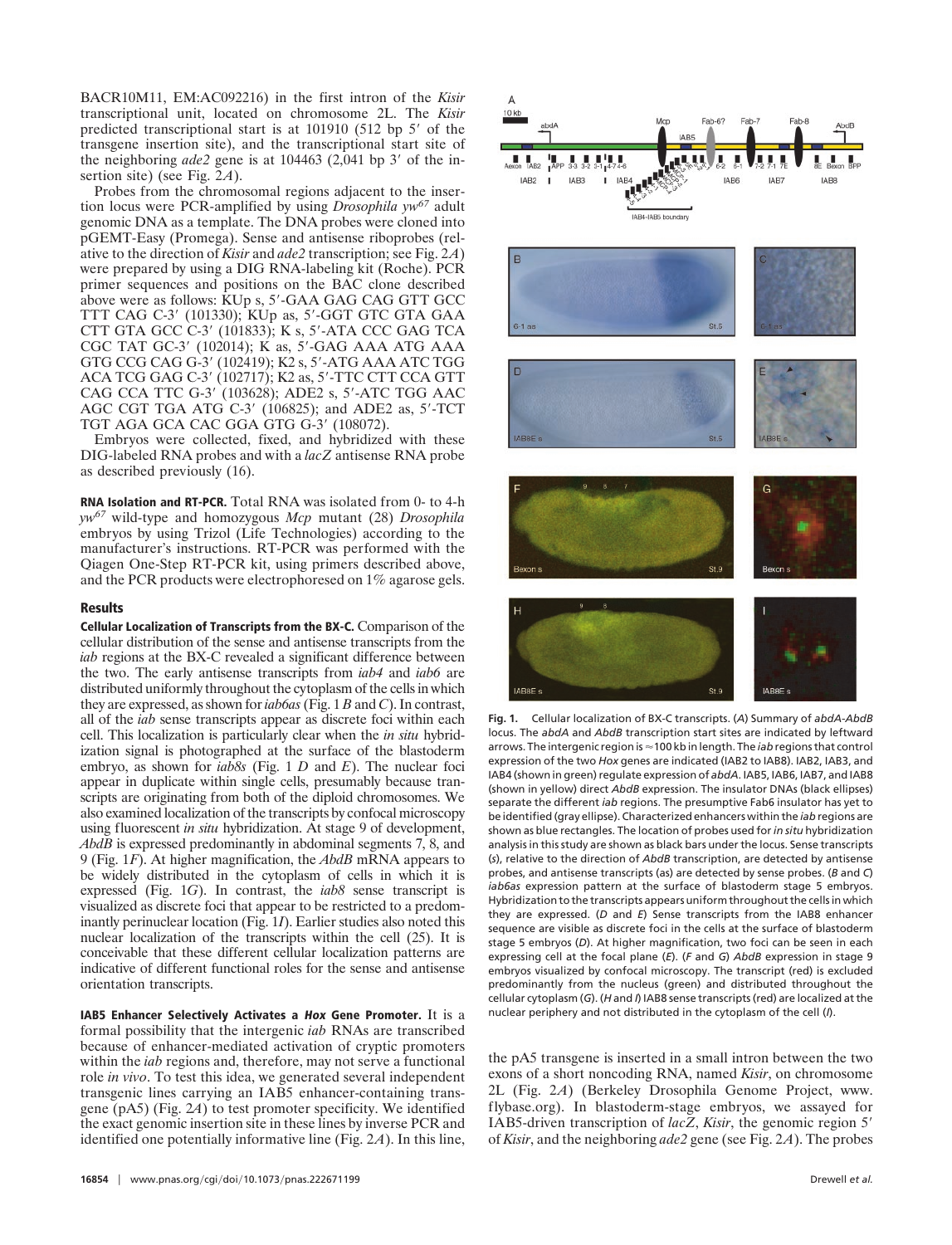

**Fig. 2.** IAB5 enhancer activity at an ectopic locus. (*A*) Summary of transgene insertion locus on chromosome 2L. The direction of transcription for the endogenous *Kisir* transcription unit and *ade2* gene (arrows) and exon structure (black boxes) are shown. The pA5 transgene is inserted in the *Kisir* intron. The orientation of the transgene results in the *abdA* promoter (black rectangle) directing transcription of the *lacZ* coding sequence (blue rectangle) toward the 5 exon of *Kisir*. The IAB5 enhancer (gray circle) is located 512 bp 3' of the predicted *Kisir* transcription start site and ≈3 kb 5' of the a*bdA* promoter. The insertion site was mapped by using inverse PCR with primers from the *P* element ends (white triangles). The miniwhite reporter gene (white rectangle) is transcribed in the opposite direction from *lacZ* and is not activated by the IAB5 enhancer. The probes used for*in situ* hybridization analysis are shown as black bars below the insertion locus or transgene. (*B*–*G*) Transgenic and *yw67* blastoderm-stage embryos hybridized with antisense RNA probes. Probes against *Kisir* exon 1 detect a weak expression pattern in transgenic embryos (*B* and *D*) that is indistinguishable from the pattern in nontransgenic embryos (*E* and *G*). A probe against*lacZ* exhibits a strong posterior band typical of IAB5 enhancer-directed expression in transgenic embryos (*D*) (16), which is absent in nontransgenic embryos (*F*). No expression is detectable from the region upstream of *Kisir* (Kup) or from exon 3 of *ade2* (ADE2) in transgenic or nontransgenic blastoderm-stage embryos (data not shown).

against the *Kisir* upstream region, *Kisir* and *ade2*, all detect transcription patterns indistinguishable from those in nontransgenic embryos (Fig. 2). Conversely, the *lacZ* probe detects a posterior band of expression typical of IAB5 enhancer-driven transcription (Fig. 2*C*). Therefore, it appears that the IAB5 enhancer can selectively direct expression from the *abdA* promoter in a complex chromosomal environment early in embryogenesis, rather than promiscuously activating adjacent cis promoters. Consequently, it might be expected that at the endogenous locus, the only targets for IAB5 and the other *iab* enhancers are the promoters of the *abdA* and *AbdB* genes and not the promoters from which intergenic transcription is fired. This idea is supported by our observation that intergenic transcription occurs before the time when the *iab* enhancers begin to direct expression of the protein-coding *Hox* genes in the embryo.

**Intergenic Transcription Is Blocked at Insulators.** The different embryonic domains of sense transcription that have been characterized from the *iab* regions led us to hypothesize that each *iab* region may contain a discrete transcription unit. One prediction of this hypothesis is that a transcript originating in one *iab* region should not spread to the neighboring *iab* region. To test this prediction, we examined transcription across the boundaries of the *iab5*-*iab4* and *iab6*-*iab5* regions. The *iab5* and *iab4* domains are separated by the presumptive *Mcp* insulator element, which has been defined by chromosomal lesions (28) and molecular analysis (7, 11, 19) (Fig. 3*A*). In blastoderm-stage embryos, probes from chromosomal regions within the *Mcp* sequence demonstrate the characteristic *iab5* pattern of transcription (Fig. 3*F*, MCP-2). However, the MCP-4 probe fails to detect transcription (Fig. 3*D*), whereas probes mapping closer to the *abdA* gene detect an *iab4* transcription pattern (Fig. 3*B*, 4-2). These observations suggest that early transcription is blocked on the *abdA* side of the *Mcp* insulator element and does not spread from *iab5* into *iab4*. Later in development,

transcription is detected by all three probes in abdominal segments 8 and 9 (Fig. 3 *C*, *E*, and *G*).

To confirm these results, we examined transcription in 0- to 4-h embryos by using RT-PCR. Transcription is readily detected by using primer pairs within *iab5* or *iab4* (Fig. 3*H*). However, primers mapping within the MCP-4 sequence do not detect any transcription (Fig. 3*H*, MCP-4). Furthermore, PCR amplification with primer pairs consisting of one primer within the MCP-4 sequence and one from the *iab5* or *iab4* region also fail to produce amplification products (Fig. 3*H*). In contrast, larger PCR products contained solely within the *iab5* region are obtained (Fig. 3*H*). Therefore, the sense-orientation transcription detected in the *iab4* region must be initiated within the *iab4* region, and the transcription in the *iab5* region terminates near the *Mcp* element. Similar results were obtained with primer pairs spanning the *iab6* and *iab5* regions. The transcripts within each of these domains appear to be discrete and do not form part of a larger transcription unit (Fig. 3*H*). This result, in fact, may indicate the location of the putative Fab6 insulator (Fig. 1*A*) (15).

**Mcp Deletion Causes Disrupted Transcription in iab4.** *Mcp* is a spontaneous dominant mutation that deletes  $\approx$  3 kb of DNA at the *Mcp* insulator region (Fig. 3*A*). The *Mcp* phenotype is a posterior transformation of the fourth abdominal segment into the fifth (11, 28) (Fig. 3*I*). This transformation of segmental identity is due to ectopic activation of *AbdB* in the fourth abdominal segment, anterior to its normal expression domain (1, 3). We reasoned that deletion of the *Mcp* sequence may disrupt expression of the sense transcripts in the *iab4* region. Consequently, we compared transcription of the *iab4* and *iab5* regions in 0- to 4-h  $yw^{67}$  (BX-C<sup>+</sup>) and *Mcp* mutant embryos by RT-PCR. Although transcription is readily observed in the *iab4* regions of *yw67* embryos, *iab4* transcripts are not detectable in *Mcp* mutant embryos (Fig. 3*J*). In contrast, expression from the *iab5* region and the *AbdB* gene is comparable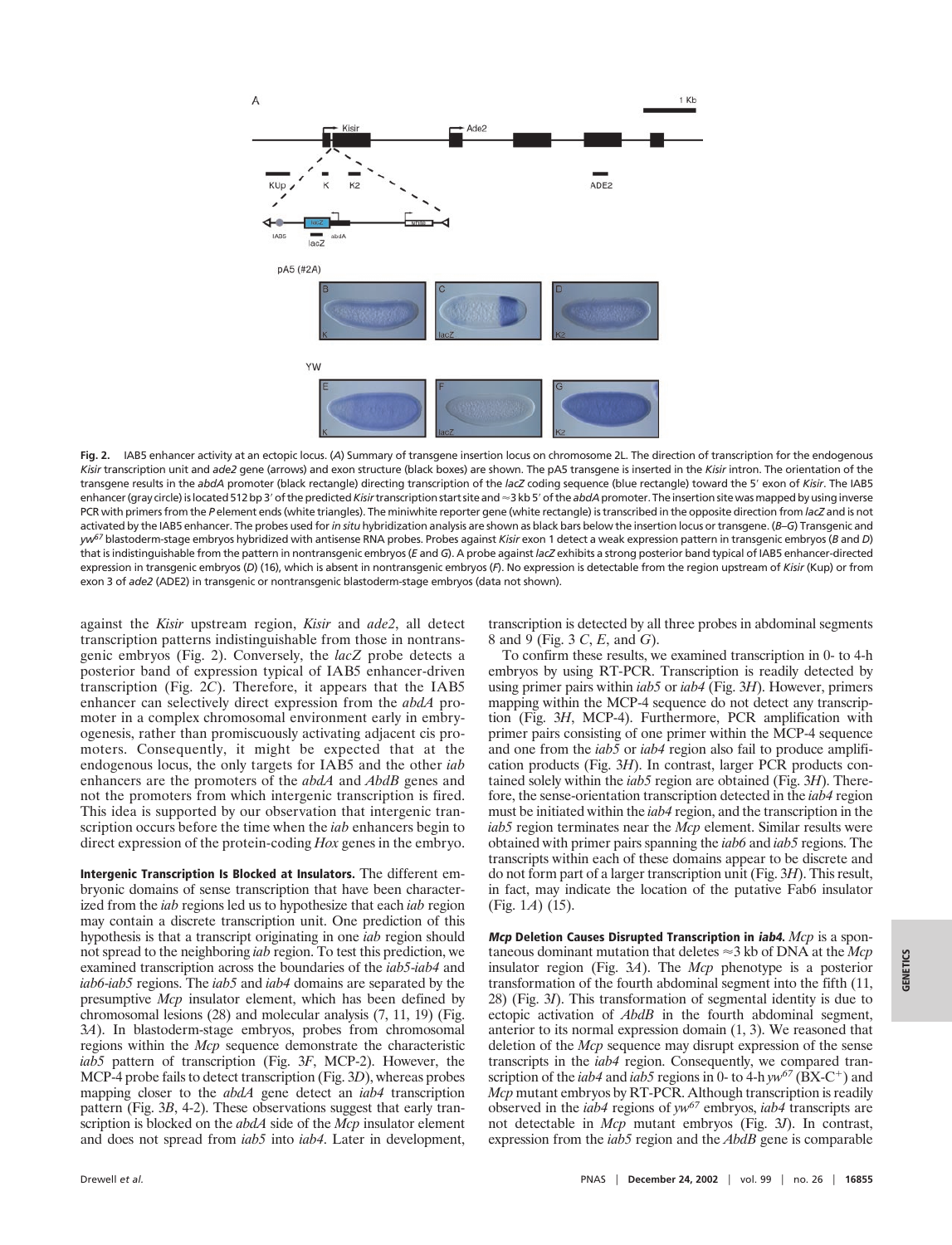

**Fig. 3.** *Mcp* genomic region regulates transcription. (*A*–*H*) Intergenic transcription is blocked at insulator DNAs. (*A*) Genomic *Mcp* region. The 3-kb deletion in the *Mcp* mutant (28) is shown between the *iab4* (green) and *iab5* (yellow) regulatory regions. The locations of expected RT-PCR products and *in situ* hybridization probes are shown below the line. (*B*–*G*) Transcription across the *Mcp* insulator sequence detected by *in situ* hybridization. In blastoderm stage 5 embryos, sense transcripts can be detected in the *iab4* region (4-2; *B*) and, in the characterized *Mcp* sequence (MCP-2; *F*), with the transcription pattern at MCP-2 restricted farther toward the posterior of the embryo. No transcription is detected from probe MCP-4 (*D*), which maps adjacent to the characterized *Mcp* sequence early in development. All three probes detect expression in the posterior abdominal segments at stage 9 (*C*, *E*, and *G*). (*H*) RT-PCR detection of transcription at insulator sequences. PCR amplifications were performed in parallel on reverse-transcribed total RNA (RT) and genomic DNA (gDNA) from 0- to 4-h embryos. Transcription could be detected with primer pairs within the characterized *Mcp* element (MCP-2 and MCP-3) and the *iab4* region (4-1), but not at the intervening MCP-4 sequence. No product was detected from the RT cDNA sample when amplified from MCP-3 to MCP-4 or from MCP-4 to 4-1, suggesting that the *iab4* (4-1) and *Mcp* (MCP2/3) transcripts are not joined. However, transcription could be detected with primers from MCP-2 into MCP-3, suggesting that they are part of the same transcription unit. No product was detected from 6-2 to 5-1, although these sequences are transcribed independently, indicating that transcription is

in *yw67* and *Mcp* mutant embryos (Fig. 3*J*). It therefore appears that deletion of the *Mcp* sequence results in an absence of transcription in the *iab4* domain and a subsequent failure to correctly establish the identity of the fourth abdominal segment (Fig. 3*I*). To confirm this observation, we also examined transcription by *in situ* hybridization. Embryos were cohybridized with probes against the *iab4s* transcript and the segment polarity gene *engrailed*. Early in development, the distinct stripes of the *engrailed* pattern are seen initially in the anterior of the embryo (Fig. 3 *K* and *L*). In *yw67* embryos, *iab4s* transcription also is detectable in posterior regions (Fig. 3*L*) but is absent in *Mcp* mutant embryos (Fig. 3*K*). Later in development, the transcription patterns in *Mcp* mutant and *yw67* embryos are indistinguishable, suggesting that the *Mcp* deletion disrupts*iab4* transcription only early in development.

## **Discussion**

The *iab* region between the *abdA* and *AbdB* homeotic genes in the BX-C has been studied extensively in recent years. A number of different cis-regulatory elements from the *iab* regions have been identified and characterized at the molecular level. Nonetheless, a complete molecular understanding of how these regulatory elements function in directing homeotic gene expression has yet to be achieved. In particular, it has remained unclear how these elements are activated in specific segmental domains during embryogenesis. Previous studies have shown the existence of a highly ordered developmental transcription program at the *iab* regions of the BX-C, although they were unable to assign any function to the transcripts (4, 22, 25, 26). This study provides evidence that transcription through the intergenic region early in development may act to define the embryonic domains of activity for the cis-regulatory elements at the *iab* regions.

**Insulator Sequences Regulate Intergenic Transcription.** If the initial activation of the cis-regulatory elements in the *iab* regions is dependent on the intergenic transcripts, then it would be necessary not only to have unique transcription patterns within each region but also to ensure that transcription does not spread from one region to the next. Our study provides evidence that the insulators that organize the different *iab* regions into discrete chromatin domains (8, 14, 15) act to regulate the intergenic transcription program in this way.

The *Mcp* element (28) has been shown to harbor a number of regulatory activities, including the ability to act as an insulator (7, 19). We have discovered two activities of the *Mcp* element that are related to the regulation of intergenic transcription. First, the *Mcp* element prevents the spreading of transcription from the *iab5* region to the *iab4* region. The characterized *Mcp* element (28) itself is transcribed, but the immediately adjacent sequences in the *iab4*

blocked at the intervening region. The expected size products were obtained with all primer pairs from gDNA. Control lanes are  $RT-$  (absence of reverse transcriptase) for RT and water for gDNA (-Control). (*I-P*) *Mcp* deletion results in disrupted transcription in the *iab4* region. (*I*) *Mcp* mutant phenotype. In contrast to wild-type adult males, the A4 segment is pigmented in homozygous *Mcp* mutants (black arrow), indicating that the fourth abdominal segment is transformed into a more posterior abdominal segment. (*J*) PCR amplifications were performed in parallel on reverse-transcribed total RNA from homozygous *Mcp* mutant (*Mcp*) and wild-type *yw67* 0- to 4-h embryos. No transcription could be detected in the *Mcp* mutant with primer pairs from the *iab4* region (4-1 and 4-2), although the *iab5* (5-1) and *AbdB* (Bexon) transcripts are present. In contrast, transcription in the *iab4* region was readily detectable in wild-type embryos. Negative control lane is RT-. (*K-P*) Transcription in *Mcp* mutant and  $yw^{67}$  embryos detected by *in situ* hybridization with *engrailed* and *iab4s* probes. In blastoderm stage 5 embryos, sense transcripts can be detected in the *iab4* region and in the anterior *engrailed* stripe pattern in *yw67* embryos (*L*). The *iab4s* transcript is absent in the *Mcp* mutant embryos (*K*). The transcription patterns detected at stages 9 and 13 in *Mcp* (*M* and *O*) and *yw67* (*N* and *P*) are indistinguishable from each other.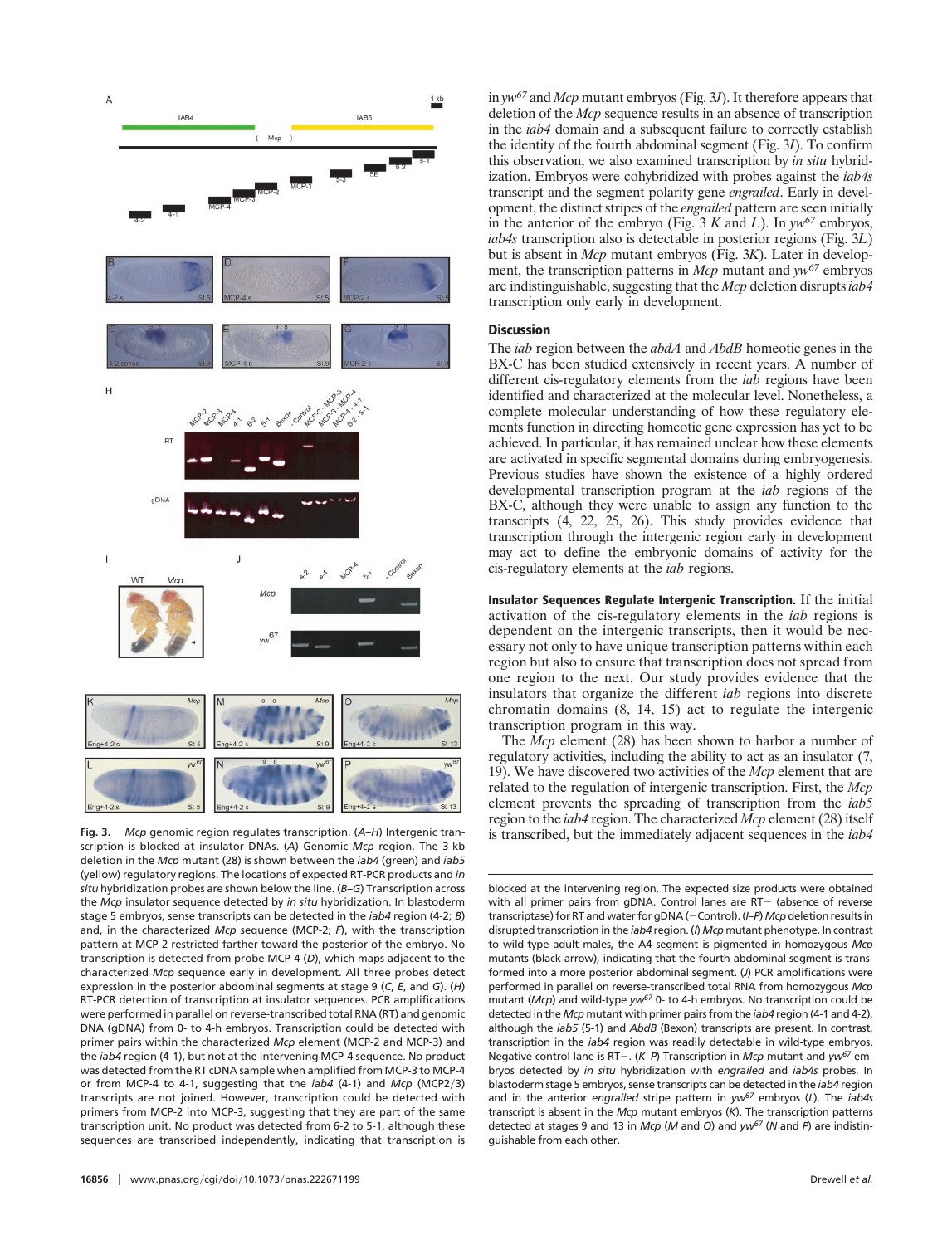

**Fig. 4.** Model of intergenic transcription-mediated enhancer activation. At the very early stages of embryonic development, the cis-regulatory elements (shown here as an enhancer, but also possible for Polycomb response elements) at the intergenic *iab* regions are inactive. A closed chromatin configuration prevents access to the trans factors (black circles), such as the products of the gap or segmentation genes, which are necessary to direct expression of the *abdA* and *AbdB* protein-coding genes (Gene *X*). Within each *iab* region, discrete anteroposterior patterns of transcription (black arrow) are initiated at around late stage 4/early stage 5 in development. RNA polymerase II (Pol II) and its associated remodeling complex (HAT, histone acetyltransferase) pass through the enhancer and epigenetically modify the histone tails (shown here as acetylation, but also may involve deacetylation, methylation, or demethylation of histone tail residues), creating an open chromatin configuration. Spreading of transcription from one *iab* region to the next is prevented by insulator DNAs (black ellipses) at the boundaries of each *iab* region. The newly modified open histones now permit the binding of trans factors to the enhancer sequence, and this stable interaction is able to direct segment-specific expression of the neighboring *Hox* genes from midstage 5 of development onward.

region are not (Fig. 3). The *Fab8* insulator also is transcribed early in development (4), but we failed to detect transcripts spanning across the insulator from the *iab8* region to the *iab7* region (data not shown) and also from the *iab6* region to *iab5* region (Fig. 3). It therefore is possible that while the insulator elements at the BX-C are transcribed, they also act to terminate transcription from one *iab* region to the next. Second, the *Mcp* element appears to positively regulate transcription in the *iab4* region, because its deletion results in the absence of the *iab4* sense transcript. If the *iab4* transcript is required to activate the *iab4* cis-regulatory elements that normally direct *abdA* expression in the fourth abdominal segment (31), then it would be predicted that the loss of transcription may result in a failure to produce the fourth abdominal segment. The phenotype of *Mcp* deletion mutant flies supports this idea, because they have a posterior transformation of the fourth abdominal segment into the fifth (Fig. 3*I*) (11, 28). It therefore is conceivable that the *Mcp* deletion removes some part of the promoter or initiation elements required for *iab4* transcription and, ultimately, results in a failure of the embryo to establish the correct identity of the fourth abdominal segment. When the *iab4s*transcript is fully mapped, it should be possible to make a small, targeted deletion of the *iab4* promoter sequence by homologous recombination to analyze its role in regulating expression. It appears that the sense transcripts are functionally required only early in development, because their activation in later stages of development in the *Mcp* embryos (Fig. 3 *M* and *O*) is not sufficient to rescue the mutant phenotype.

Our RT-PCR analysis indicates that the transcripts within each *iab* region are part of the same transcription unit (Fig. 3). We can detect high molecular weight smears in the 10- to 20-kb range on Northern blots with probes from various *iab* regions (data not shown). This finding is consistent with the notion that large RNAs are synthesized across entire individual *iab* regions and are restricted not only to the characterized cis-regulatory

elements within the regions. In this way, the *iab* RNAs share some similarities with the *bithoraxoid* transcripts of the neighboring *Ubx* region in the BX-C (32, 33). The *bithoraxoid* transcription unit is  $\approx 25$  kb in length, is expressed earlier in development than the adjacent homeotic genes, and is transcribed through characterized cis-regulatory elements (34). These observations may indicate that all of the intergenic sense transcripts at the BX-C serve a similar function.

It is a formal possibility that the early intergenic transcripts are simply products of spurious activation of cryptic promoters by the enhancers in the *iab* regions. However, our transgenic assay suggests that the IAB5 enhancer may not be capable of activating neighboring promoters (Fig. 2). It could be argued that in this assay, the IAB5 enhancer may not be able to activate the *Kisir* or *ADE2* genes because of enhancer–promoter incompatibility. This is unlikely because the IAB5 enhancer has been shown to be relatively promiscuous when directing transcription from a range of different promoters. At the endogenous locus, IAB5 directs expression of *AbdB*. The promoter for this gene does not contain a recognizable TATA element or a consensus Inr or DPE element (35). However, in transgenic assays, IAB5 will preferentially activate TATAcontaining promoters when challenged with linked TATA-less promoters (16). The IAB5 enhancer also will interact strongly with Inr- and DPE-containing promoters. Overall, these observations indicate that IAB5 has the potential to interact with many different classes of core promoters. In this case, any IAB5-directed transcription from the *Kisir* or *ADE2* promoters should be detectable against the weak levels of endogenous transcription we can detect from these two genes in early embryogenesis. We have evidence that, at the endogenous locus, the IAB5 enhancer in fact is recruited selectively only to the *AbdB* promoter by a tethering mechanism (R.A.D., unpublished data). In addition, all of the existing data indicate that the *iab* enhancers are active only later in development, when they begin to direct expression of the neighboring homeotic